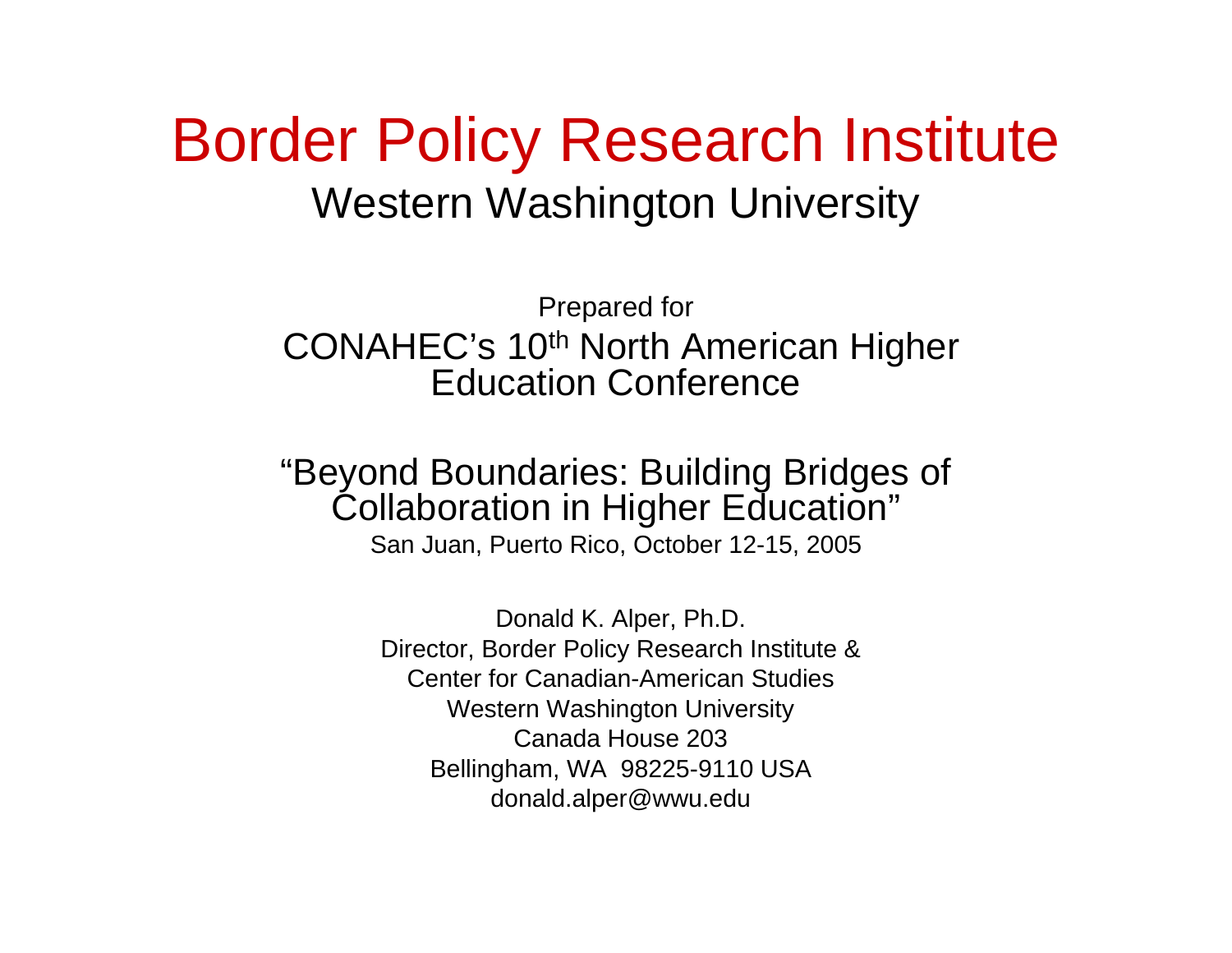## About the Border Policy Research **Institute**

- Established in 2005 at Western Washington University in Bellingham, WA
- Multidisciplinary Research Institute Focused on Policy Research Dealing with Transportation, Mobility and Security Issues Affecting the Canada-U.S. Border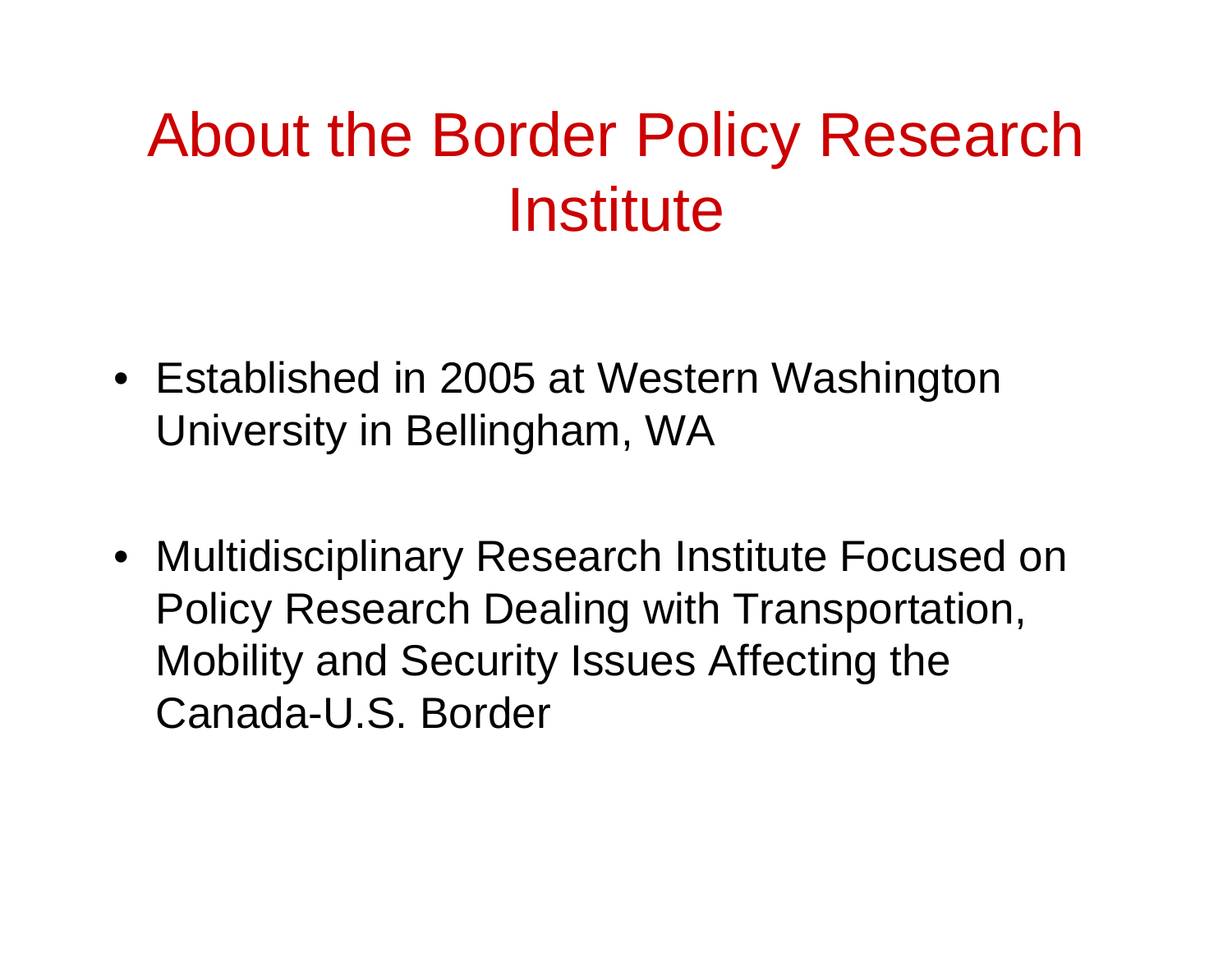# Why Western Washington University?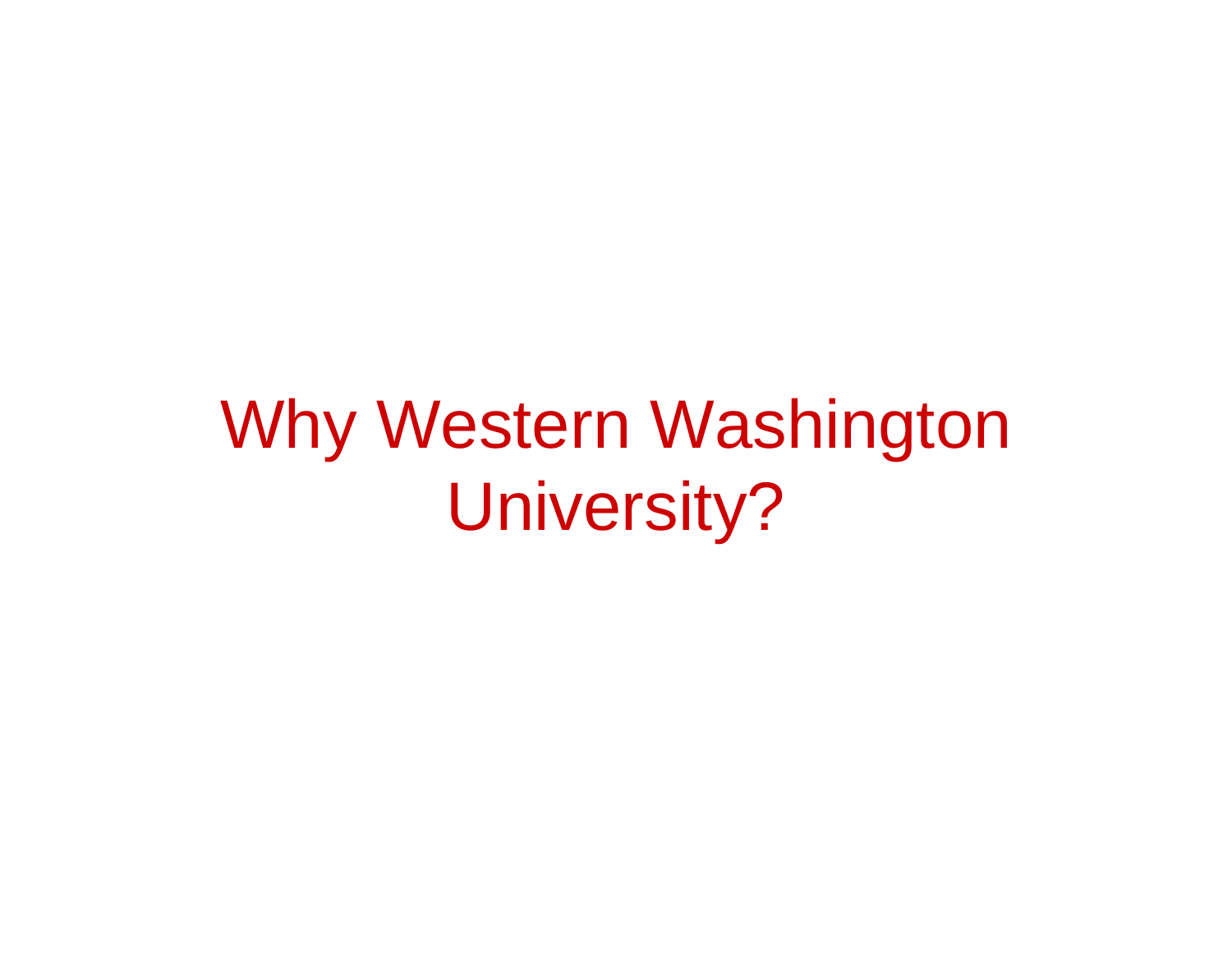### 1. Strategic Location

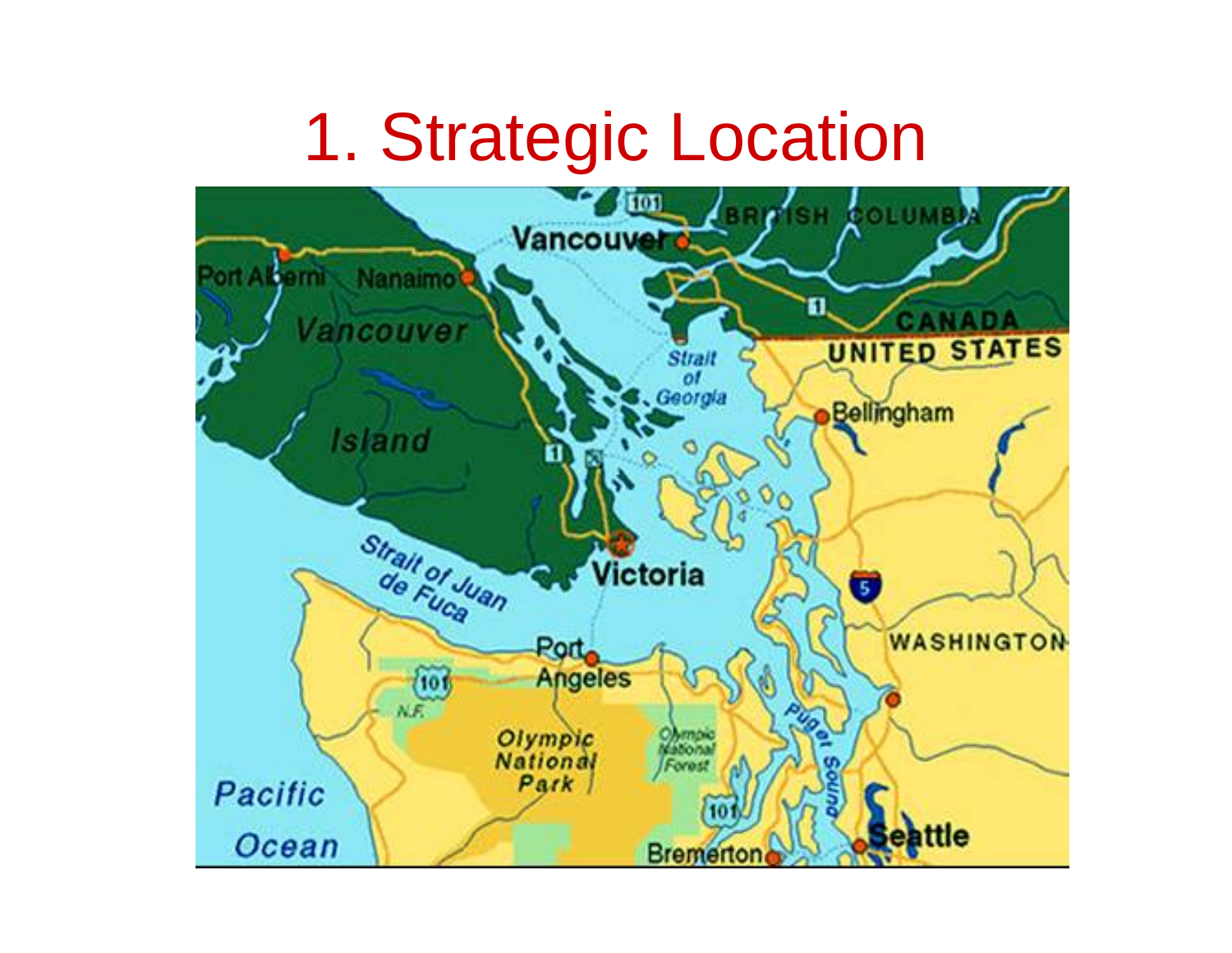# 2. WWU Border Policy Resources

- •Center for Canadian-American Studies
- Trilateral Agreement: COLEF/SFU/WWU
- •Center for Economic and Business Research
- Huxley College of Environmental Studies
- •Center for International Business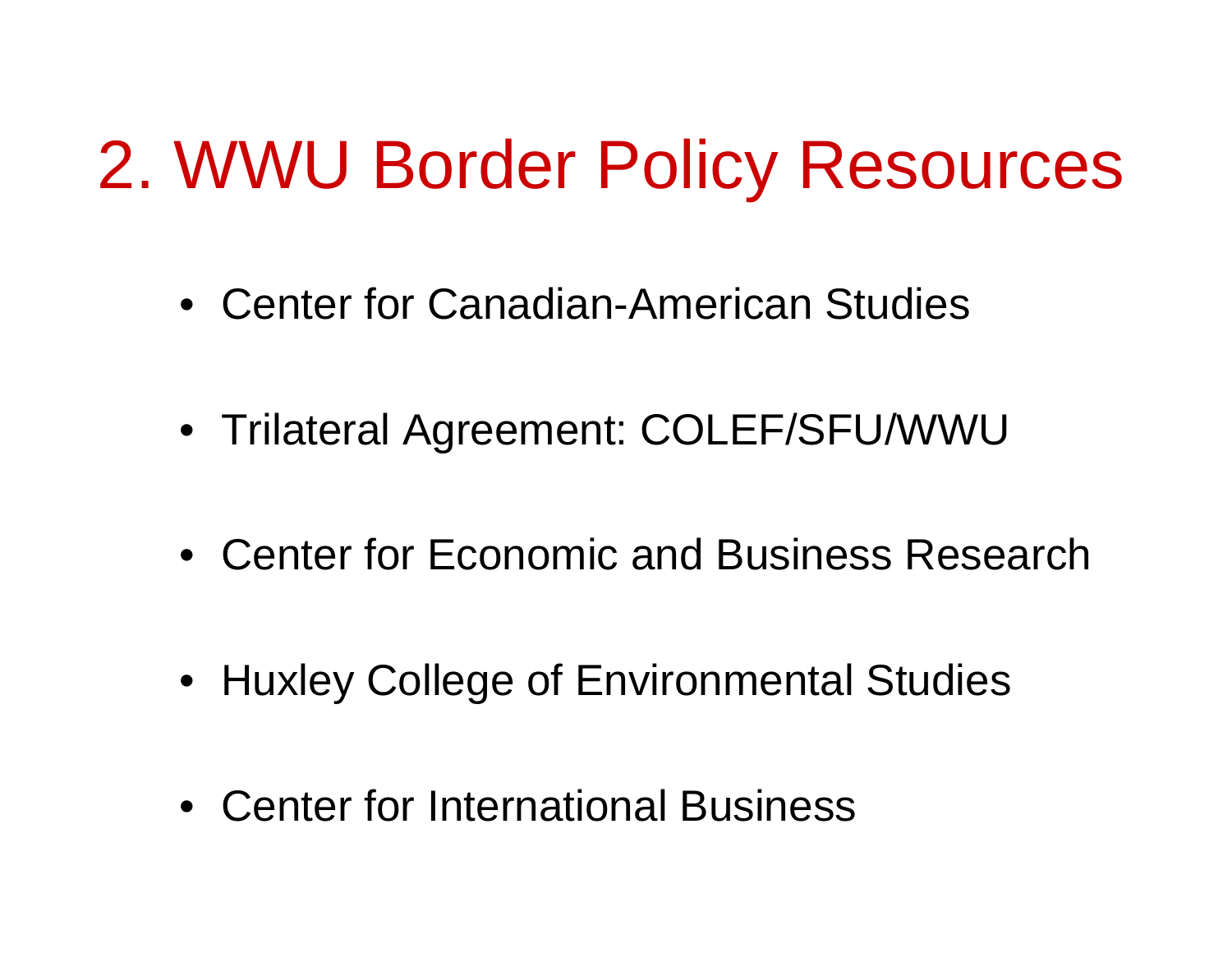# BPRI Mission

- Conduct Research for Improving Public Policies Dealing with Transportation, Mobility and Security Issues in the Region.
- Provide a Focus in the Region for Informed Commentary and Insight Regarding Complex Border Issues.
- Facilitate Interaction Within the University Community on Critical Border Issues